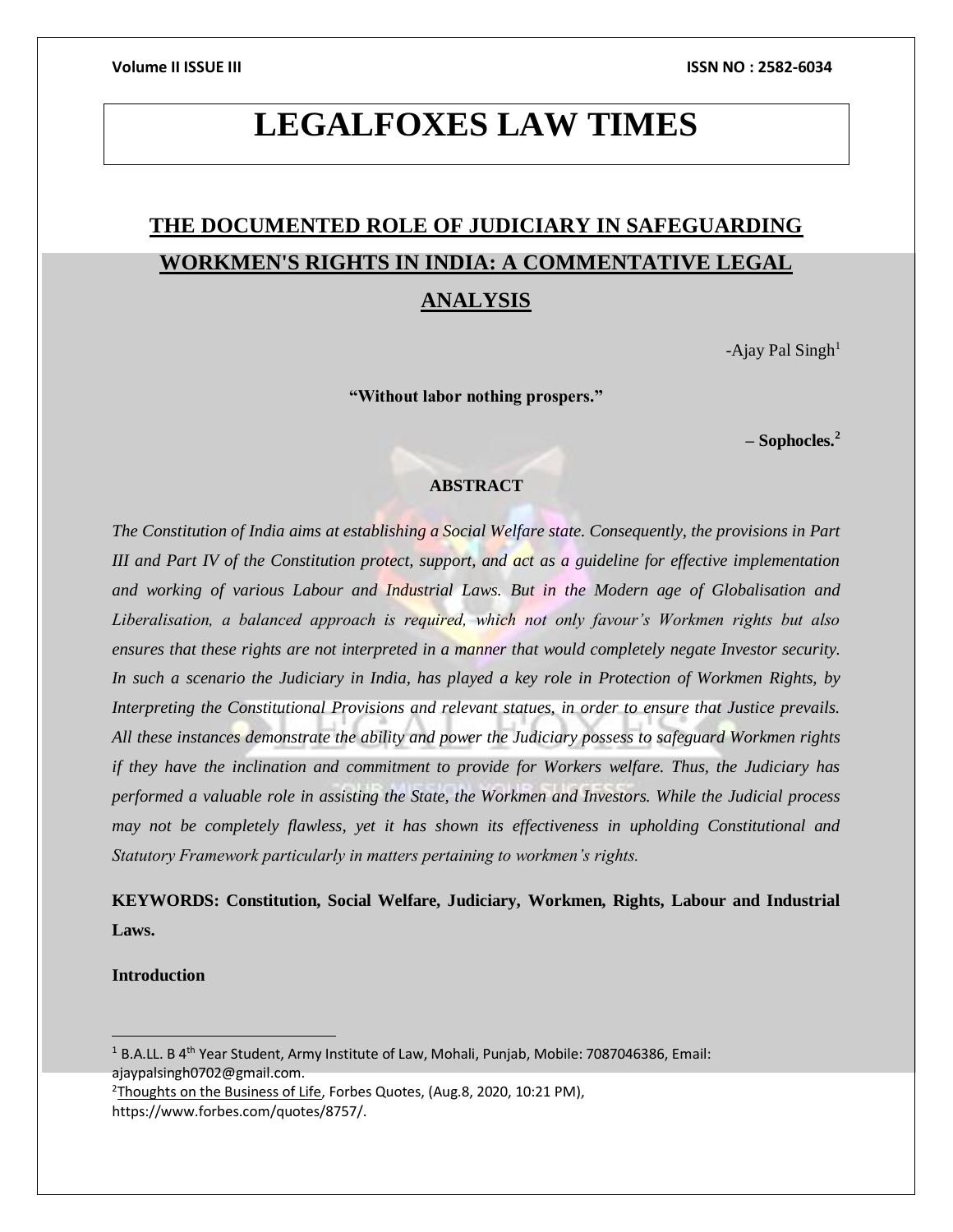With adoption of the Constitution in 1950, the Republic of India became a Social Welfare state. The various principles regarding the same were enshrined in form of Individual Fundamental Rights provided in for by Articles 14, 19(1) (c), 21, 23, 24, etc. in Part III and the Collective Rights such as those provided by Articles 38, 39, 41, 42, 43, and 43A etc.in Part IV of the Constitution titled Directive Principles of State Policy.<sup>3</sup> Thus these Articles of the Constitution protect, support, and act as a guideline for effective implementation and working of various Labour and Industrial Laws such as the Factories Act 1948, the Industrial Disputes Act 1947 and the Trade Unions Act 1926 etc. But at the same time, in the Contemporary age of Globalisation and Liberalisation the need for Economic Growth and Industrial Development is paramount, as a result of which Domestic and International Investments is being increasingly sought by developing economies such as India. Thus, on one hand there is a demand by the Labour, to protect their rights and on the other hand the Investors and Management want easing of restrictions to drive up profits. In such a scenario it becomes difficult, to have legislations completely favouring either of the two sides. Prudence requires that in such cases a balanced approach is adopted, that favour's Workmen rights, but at the same time ensures that these rights are not interpreted in a manner that would completely negate Investor security. In such a scenario the Judiciary in India, has played a key role in Protection of Workmen Rights, by Interpreting the Constitutional Provisions and relevant statues, in order to ensure that Justice prevails. In the present Paper, the key Role played by Judiciary has been analysed, with reference to Case Laws, in which Statues, Rules and Regulations have been challenged on the ground of them being invalid of various Constitutional Rights.

# **Fundamental Rights and Workmen Rights**

The Fundamental Rights contained in Part III of the Constitution comprise a Constitutional Bill of rights for government policy-making and the behaviour and conduct of citizens. They areapplied to Citizens irrespective of their race, place of birth, religion, caste, creed, or gender. They are enforceable by the courts, subject to specific restrictions.<sup>4</sup>

# **Article 14**

Article 14 of the Indian Constitution is based on the concept of Equality before law. Equality here doesn't absolute equality among human beings which is physically not possible to achieve. It is a concept implying absence of any special privilege by reason of birth, creed or the like in favour of any individual, the equal treatment of individuals of all classes to the ordinary law of the land. Prof. Jennings remarked

<sup>&</sup>lt;sup>3</sup> Aarsha, Constitutional Protection On Labour Laws, Legal Services India, (Aug.8, 2020, 10:30 PM), http://www.legalservicesindia.com/article/181/Constitutional-Protection-on-Labour-Laws.html. 4 Ibid.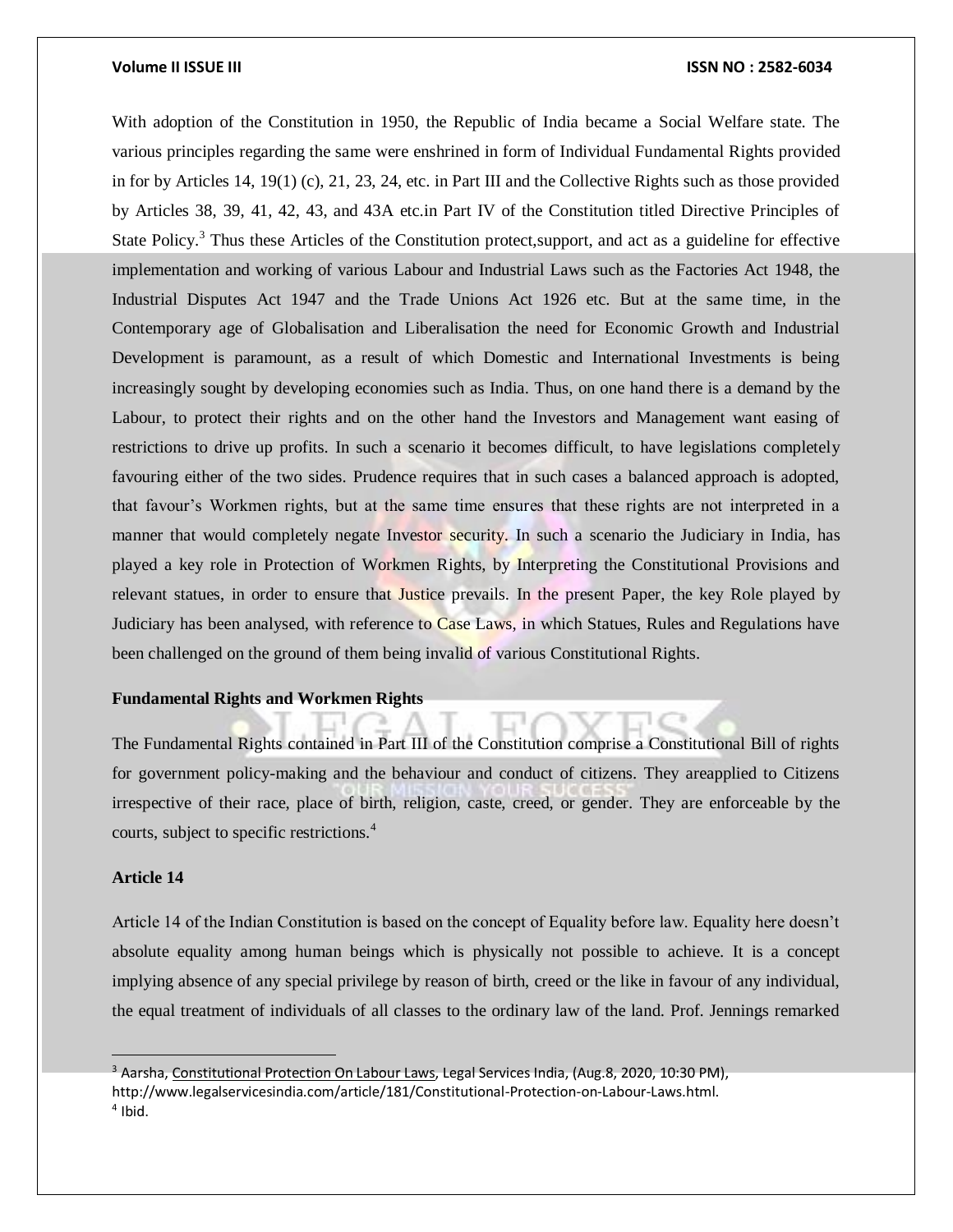that Equality before the law means that among equals the law should be equal and should be equally administered, that like should be treated like.Thus, individuals should be treated alike both in the privileges conferred and liabilities imposed. Equal law should be applied to all in the same situation, and there should be no discrimination between one person and another. The principle of equality enshrined by Article 14, has been a guideline to various Labour and Industrial disputes. In*Randhir Singh v. Union of India*<sup>5</sup> the Supreme Court has held that although the principle of 'equal pay for equal work is not expressly declared by our Constitution to be a fundamental right, but it is certainly a constitutional goal under Articles 14, 16 and 39 (c) of the Constitution. This right can, therefore, be enforced in cases of unequal scales of pay based on irrational classification. In *Dhirendra Chamoli v. State of U.P.<sup>6</sup>* it has been held that the principle of equal pay for equal work is also applicable to casual workers employed on daily wage basis. In *Daily Rated Casual Labour v.Union of India<sup>7</sup>* it has been held that the daily rated casual labourers in P&T Department who were doing similar work as done by the regular workers of the department were entitled to minimum pay in the pay scale of the regular workers plus Dearness Allowance but without increments. Classification of employees into regular employees and casual employees for the purpose of payment of less than minimum pay is violative of Articles 14 and 16 of the Constitution. It is also opposed to the spirit of Article 7 of the International Covenant of Economic, Social and Cultural Rights 1966.In *All India Federation of Central Excise v.Union of India***<sup>8</sup>** the Supreme Court has held that

"Equal pay must depend upon the nature of the work done. It cannot be judged by the mere volume of work. There may be qualitative difference as regards reliability and responsibility. Functions may be the same but the responsibilities make a difference. Equal pay for equal work is a concomitant of Article 14 of the Constitution. But it follows naturally that equal pay for unequal work will be a negation of the right". In *Gopika Ranjan Chawdhary v.Union of India<sup>9</sup>* the pay scales of the staff at the Headquarters were higher than those of the staff attached to the Battalions/units in case of Armed Forces in North East Frontier Agency. It was held that this was discriminatory and violative of Article 14 as there was no difference in the nature of the work, the duties and responsibilities of the staff working in the Battalions/units and those working at the headquarters, as there were no differences in the qualifications required for appointment in the two establishments. Similarly, in the case of *Mewa Ram v. All Medical Institute of Medical Sciences<sup>10</sup>* the Supreme Court has held that the doctrine of equal pay for equal work

<sup>&</sup>lt;sup>5</sup> Randhir Singh v. Union of India, AIR 1982 SC 879.

<sup>6</sup> Dhirendra Chamoli v. State of U.P, AIR 1986 SC 172.

 $7$  Daily Rated Casual Labour v. Union of India, 1988 1 SCC 122.

<sup>8</sup> All India Federation of Central Excise v. Union of India, AIR 1998 SC 32.

<sup>9</sup>Gopika Ranjan Chawdharyv. Union of India, AIR 1990 SC 1212.

<sup>&</sup>lt;sup>10</sup>Mewa Ram v. All Medical Institute of Medical Sciences, AIR 1991 SC 2342.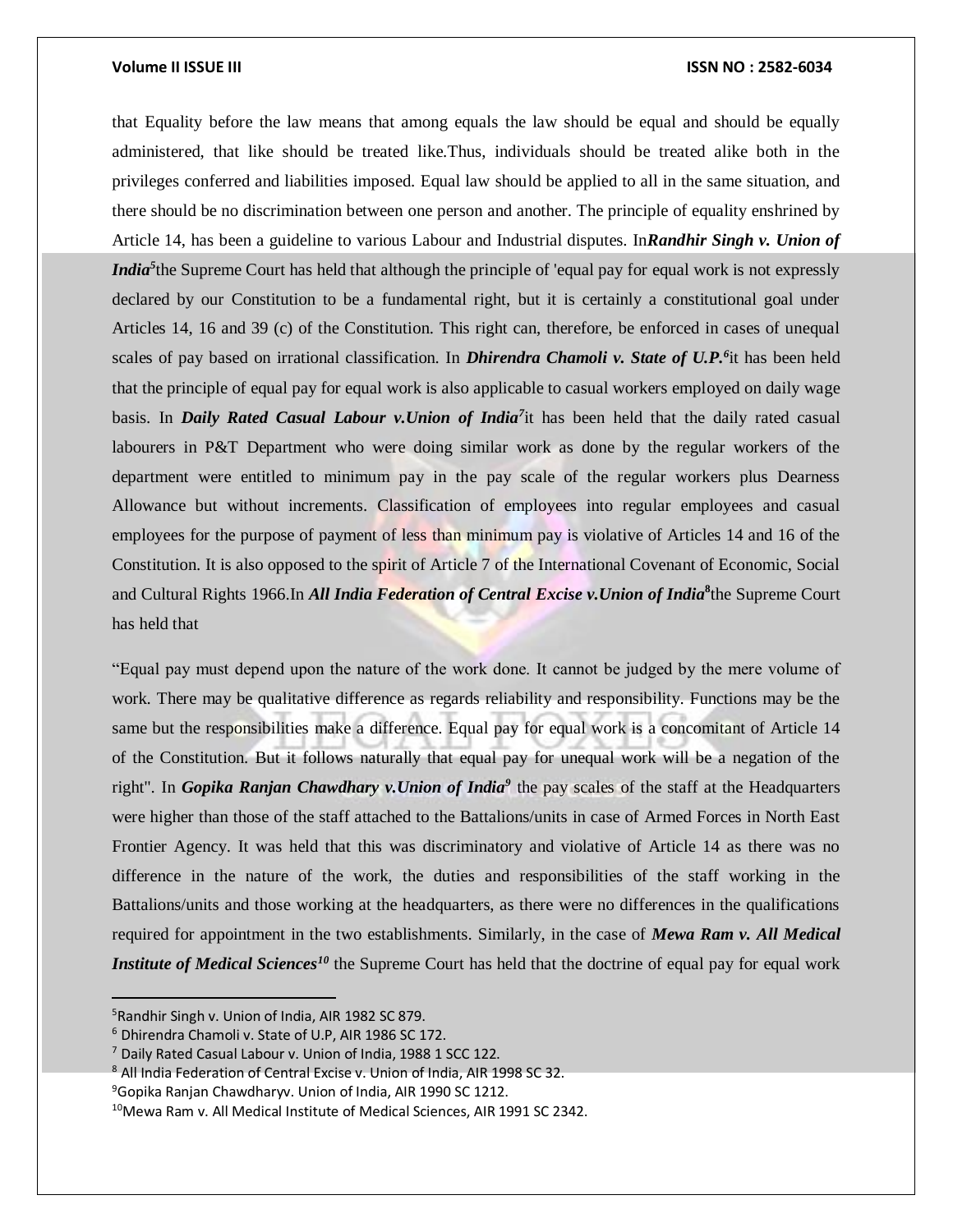is not an abstract doctrine. In *State of Orissa v. BalaramSahu***<sup>11</sup>**the respondents, who were daily wagers or casual workers in RengaliPower Project in the State of Orissa claimed that they were entitled to equal pay on the same basis as paid to regular employees as they were discharging the same duties and functions. The Supreme Court held that they were not entitled for equal pay with regularly employed permanent staff because their duties and responsibilities were not similar to permanent employees. The Court held that although equal pay for equal work is a fundamental right under Article 14 of the Constitution but it does not depend only on the nature or the volume of work but also on the qualitative difference as regards reliability and responsibility.

# **Article 19**

Article 19 has been titled as Protection of certain rights, and it contains 6 fundamental freedoms. Clause (c) provides a Fundamental right of citizen to form an associations and unions. Under clause (4) of Article 19, however, the State may by law Impose reasonable restrictions on this right in the interest of public order or morality or the sovereignty and integrity of India. Since the right of association pre supposes organisation, the Article impliedly includes the right to form companies, societies, partnership, trade union and political parties. The right guaranteed is not merely the right to form association but to continue with the association as well. The freedom to form association implies also the freedom to form or not to form, to join not to join, an association or union.In *Damayanti Narangav Union of India*<sup>12</sup>, The Supreme Court held that "The right to form an association, necessarily implies that the person forming the association have also the right to continue to be associated with only those whom they voluntarily admit in the association."In *Balakotah v. Union of India<sup>13</sup>*the services of the appellant were terminated under Railway Service Rules for his being a member of the Communist Party and a Trade Unionist. The appellant contended that the termination from service amounted in substance to a denial to him the Right to Form Association. The Supreme Court ruled that the appellant had no fundamental right to be continued in the Government service. It was, therefore, held that the order terminating his services was not in contravention of Article 19(1)(c) because the order did not prevent the appellant from continuing to be in Communist Party or trade unionist.

# **Article 21**

The ambit of the Right to Life and Personal Liberty, conferred by Article 21 is wide and far reaching. Life means something more than mere animal existence. It does not mean merely that life cannot be

<sup>&</sup>lt;sup>11</sup>State of Orissa v. BalaramSahu, AIR 2003 SC 33.

<sup>12</sup> Damayanti Naranga v Union of India, 1971 AIR 966.

<sup>13</sup>Balakotah v. Union of India AIR, 1958 SC 232.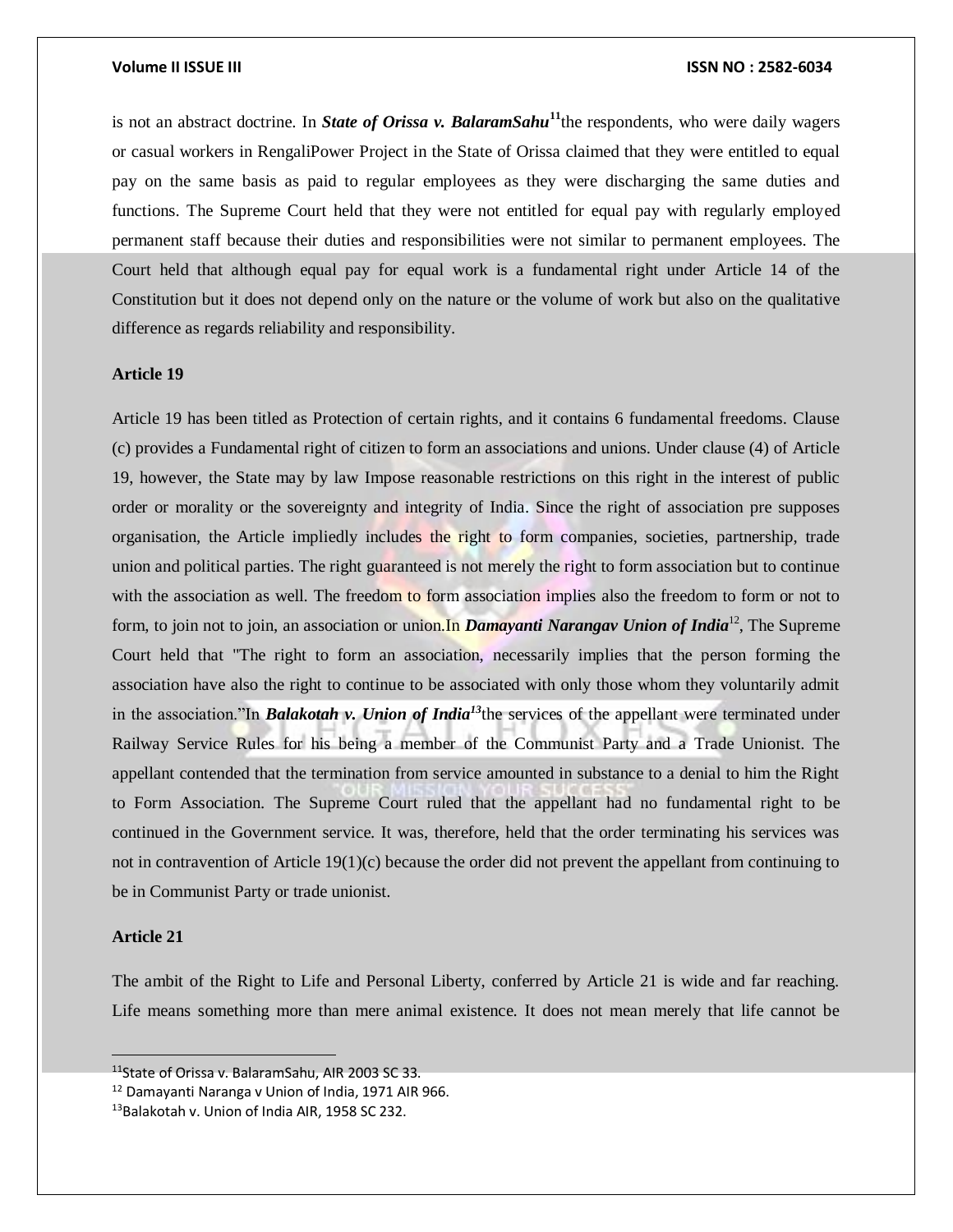extinguished or taken away as, for example, by the imposition and execution of the death sentence, except according to procedure established by law. In fact, there is a close Nexus between life and the means of livelihood and as such that, which alone makes it possible to live.In *Maneka Gandhi v. Union of India*<sup>*14*</sup>the Supreme Court gave a new dimension to Article 21. It held that the Right to Life is not merely confined to physical existence but it includes within its ambit the right to live with human dignity. In **State of Maharashtra v. ChandrabhanTale**<sup>15</sup> the Supreme Court struck down a provision of Bombay Civil Service Rules, 1959, which provided for payment of only a nominal subsistence allowance of Re. 1 per month to a suspended Government Servant upon his conviction during the pendency of his appeal as unconstitutional on the ground that was violative of Article 21 of the Constitution.In *Olga Tellis v. Bombay Municipal Corporation<sup>16</sup>* popularly known as the 'Pavement Dwellers Case' a five judge bench of the Court has finally ruled that the word 'life in Article 21 includes the right to livelihood as well. The court said: "It does not mean merely that life cannot be extinguished or taken away as, for example, by the imposition and execution of death sentence, except according to procedure established by law but an equally important facet of that Right to Life is the Right to Livelihood because no person can live without the means livelihood. If the right to livelihood is not treated as a part of the constitutional right to life, the easiest way of depriving a person of his right to life would be to deprive him of his means of livelihood.Further in view of the fact that Articles 39(a) and 41 require the State to secure to the citizen an adequate means of livelihood and the right to work, it would be sheer pedantry to exclude the right to livelihood from the content of the right to life.In *Delhi Development Horticulture Employees Union v.*  **Delhi Administration<sup>17</sup>**, the Supreme Court has held that although broadly interpreted and as a necessary logical corollary, the Right to Life would include the Right to Livelihood and therefore Right to Work but this country has so far not found feasible to incorporate the right to livelihood as a fundamental right in the Constitution. This is because the country has so far not attained the capacity to guarantee it, and not because it considers it any the less fundamental to life. Therefore, it has been placed in the chapter on Directive Principles, Article 41 of which enjoins upon the State to make effective provision for securing the same, "within the limits of its economic development". In *D.K. Yadav v. J.M.A. Industries***<sup>18</sup> ,** The Supreme Court has held that the right to life enshrined under Article 21 includes the right to livelihood and therefore the termination of the service of the appellant who was absent without prior leave without giving him reasonable opportunity hearing was unjust, arbitrary and illegal. The procedure prescribed for

<sup>14</sup>Maneka Gandhi v. Union of India, 1978 AIR 597.

<sup>15</sup> State of Maharashtra v. Chandrabhan Tale, 1983 AIR 803.

<sup>16</sup> Olga Tellis v. Bombay Municipal Corporation,1985 SCC (3) 545.

<sup>&</sup>lt;sup>17</sup> Delhi Development Horticulture Employees Union v. Delhi Administration, AIR 1992 SC 789.

<sup>18</sup>D.K. Yadav v. J.M.A. Industries, 1993 3 SCC 258.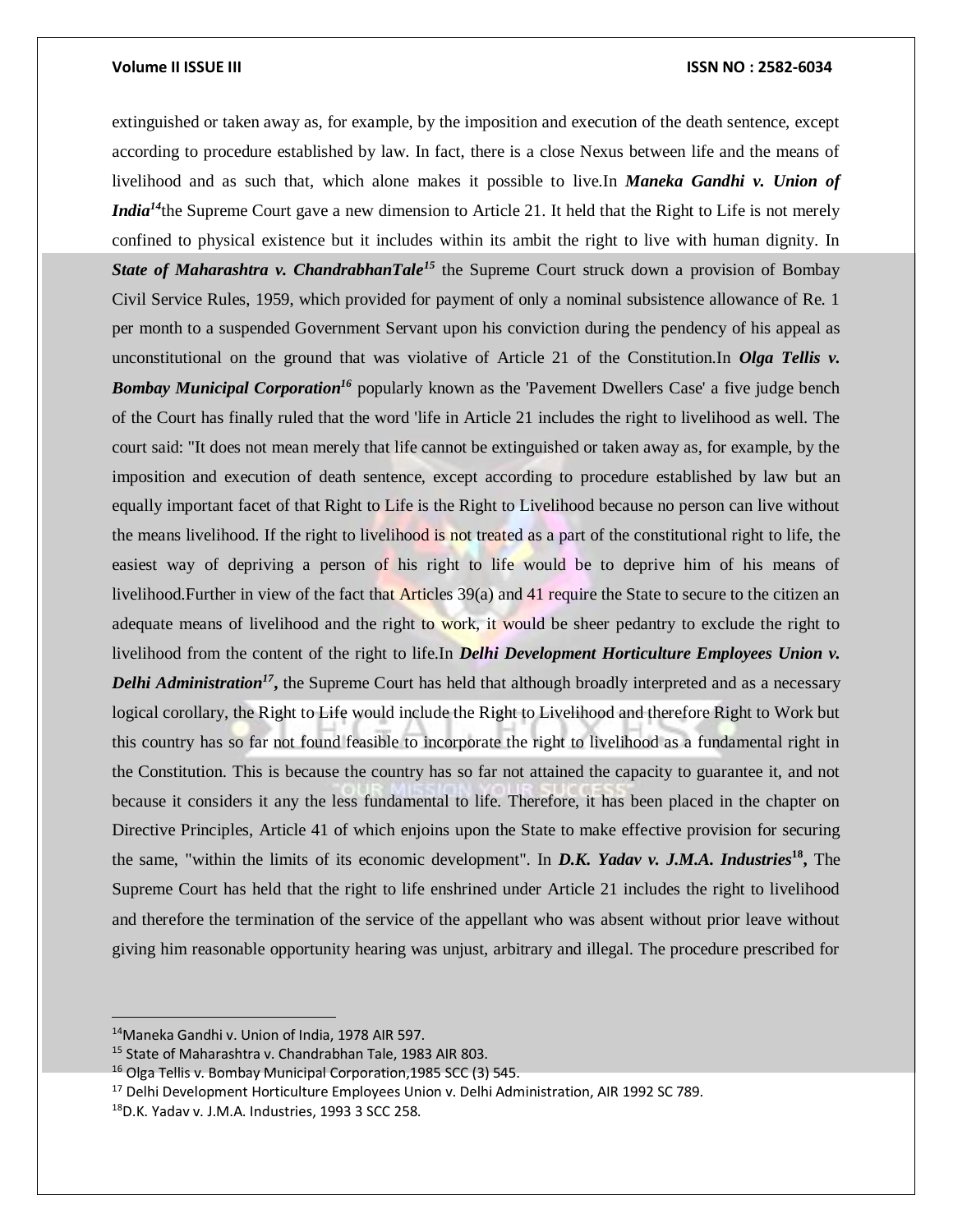depriving person livelihood must meet the challenge of Article 21 and should be a procedure that is right, just and fair and not one that is arbitrary, fanciful or oppressive.

# **Article 23**

Article 23 of the Constitution prohibits traffic in Human Beings and Beggar and other similar forms of forced labour. 'Traffic in human beings' means selling and buying men and women like goods and includes immoral traffic in women and children for immoral" or other purposes. The second part of this Article declares that any contravention of this provision shall be an offence punishable in accordance with law. Clause (2) however permits the State to impose compulsory services for public purposes provided that in making so it shall not make any discrimination on grounds only of religion, race, caste or class or any of them.

Though Slavery is not expressly mentioned in Article 23, it is included in the expression 'traffic in human beings'. Under Article 35 of the Constitution Parliament is authorized to make laws for punishing acts prohibited by this Article. In pursuance of this Article Parliament has passed the Suppression of Immoral Traffic in Women and Girls Act, 1956, for punishing acts which result in traffic in human beings. Article 23 protects the individual not only against the State but also private citizens. It imposes a positive obligation on the State to take steps to abolish the evils of "traffic in human beings" and beggar and other similar forms of forced labour wherever they are found. Article 23 prohibits the system of 'bonded labour' because it is a form of force labour within the meaning of this Article. "Beggar" means involuntary work without payment. This clause, therefore, does not prohibit forced labour as a punishment for a criminal offence. The protection is not confined to beggar only but also to "other forms of forced labour". In *People's Union for Democratic Rights v. Union of India<sup>19</sup>the Supreme Court considered the scope and* ambit of Article 23 in detail. The Court held that the scope of Article 23 is wide and unlimited and strikes at "traffic in human beings" and "beggar and other forms of forced labour" wherever they are found. It is not merely "beggar" which is prohibited by Article 23 but also all other forms of forced labour, "Beggar is a form of forced labour under which a person is compelled to work without receiving any remuneration. This Article strikes at forced labour in whatever form it may manifest itself, because it is violative of human dignity and contrary to basic human values. In *Sanjit Roy v. State of Rajasthan***<sup>20</sup>**has been held that the payment of wages lower than the minimum wages to the person employed on Famine Relief Work is violative of Article 23. Whenever any labour or service is taken by the State from any person who is affected by drought and scarcity condition the State cannot pay him less wage than the minimum

l

<sup>&</sup>lt;sup>19</sup> Peoples Union for Democratic Rights v. Union of India, AIR 1982 SC 1943.

<sup>&</sup>lt;sup>20</sup>Sanjit Roy v. State of Rajasthan, AIR 1983 SC 328.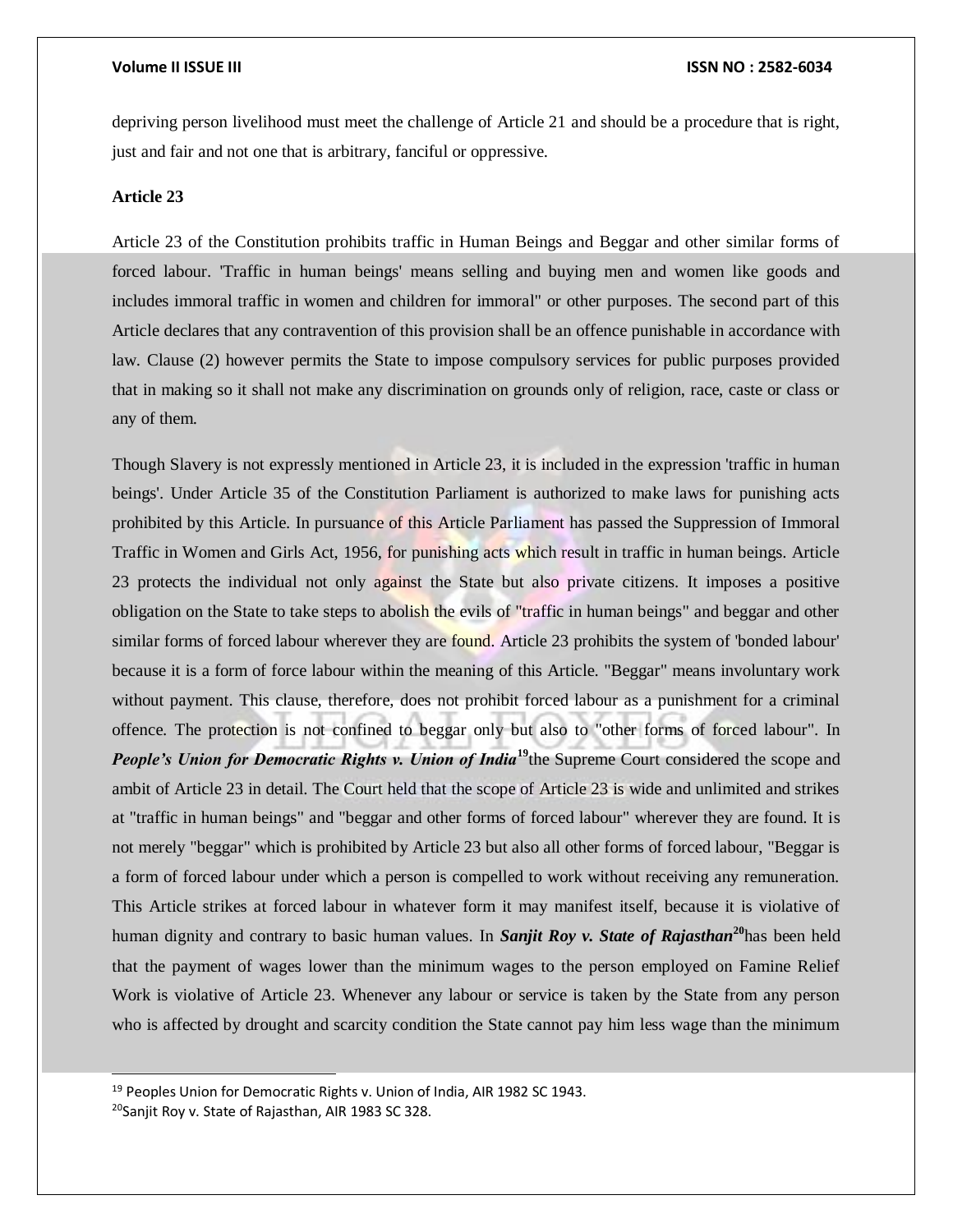wage on the ground that it is given them to help to meet famine situation. The State cannot take advantage of their helplessness.In *Deena v. Union of India<sup>21</sup>*it was held that labour taken from prisoners without paying proper remuneration was "forced labour" and violative of Article 23 of the Constitution. The prisoners are entitled to payment of reasonable wages for the work taken from them and the Court is under duty to enforce their claim.

# **Article 24**

Article 24 of the Constitution prohibits employment of children below 14 years of age in factories and hazardous employment. This provision is certainly in the interest of public health and safety of life of children. Further Article 39 of the Constitution imposes upon the State an obligation to ensure that tender age of the children is not abused and that citizens are not forced by economic necessary to enter avocations unsuited to their age or strength. On the basis of the same, Section 23 of the Factories Act 1948 provides that no young person is allowed to be employed on dangerous machines. Similarly, Section 71 provides that no child shall be employed or permitted to work in any factory for more than four and a half hours in any day and during the night.In *People's Union for Democratic Rights v. Union of India*<sup>22</sup> it was contended that the Employment of Children Act, 1938 was not applicable in case of employment of children in the construction work of Asiad Projects in Delhi since construction industry was not a process specified in the schedule to the Children Act. The Court rejected this contention and held that the construction work is hazardous employment and therefore under Article 24 no child below the age of 14 years can be employed in the construction work even if construction industry is not specified in the schedule to the Employment of Children Act, 1938In *M. C. Mehta v. State of Tamil Nadu***<sup>23</sup>**the Supreme Court has held that children below the age of 14 years cannot be employed in any hazardous industry. Exhaustive guidelines were laid down as to how State Authorities should protect economic, social and humanitarian rights of millions of children, working illegally in public and private sections.

# **Article 32 and 226**

A declaration of fundamental rights is meaningless unless there is the effective machinery for the enforcement of the rights. It is remedy which makes the right real, enforceable and practical. If there is no remedy, there is no right at all.It was, therefore, for this purpose of the things that Constitution having incorporated a long list of fundamental rights provided for an effective remedy for the enforcement of

<sup>&</sup>lt;sup>21</sup> Deena v. Union of India, AIR 1983 SC 1155.

<sup>&</sup>lt;sup>22</sup> People's Union for Democratic Rights v. Union of India, AIR 1983 SC 1473.

<sup>&</sup>lt;sup>23</sup> M. C. Mehta v. State of Tamil Nadu, 1991 2 SCC 193.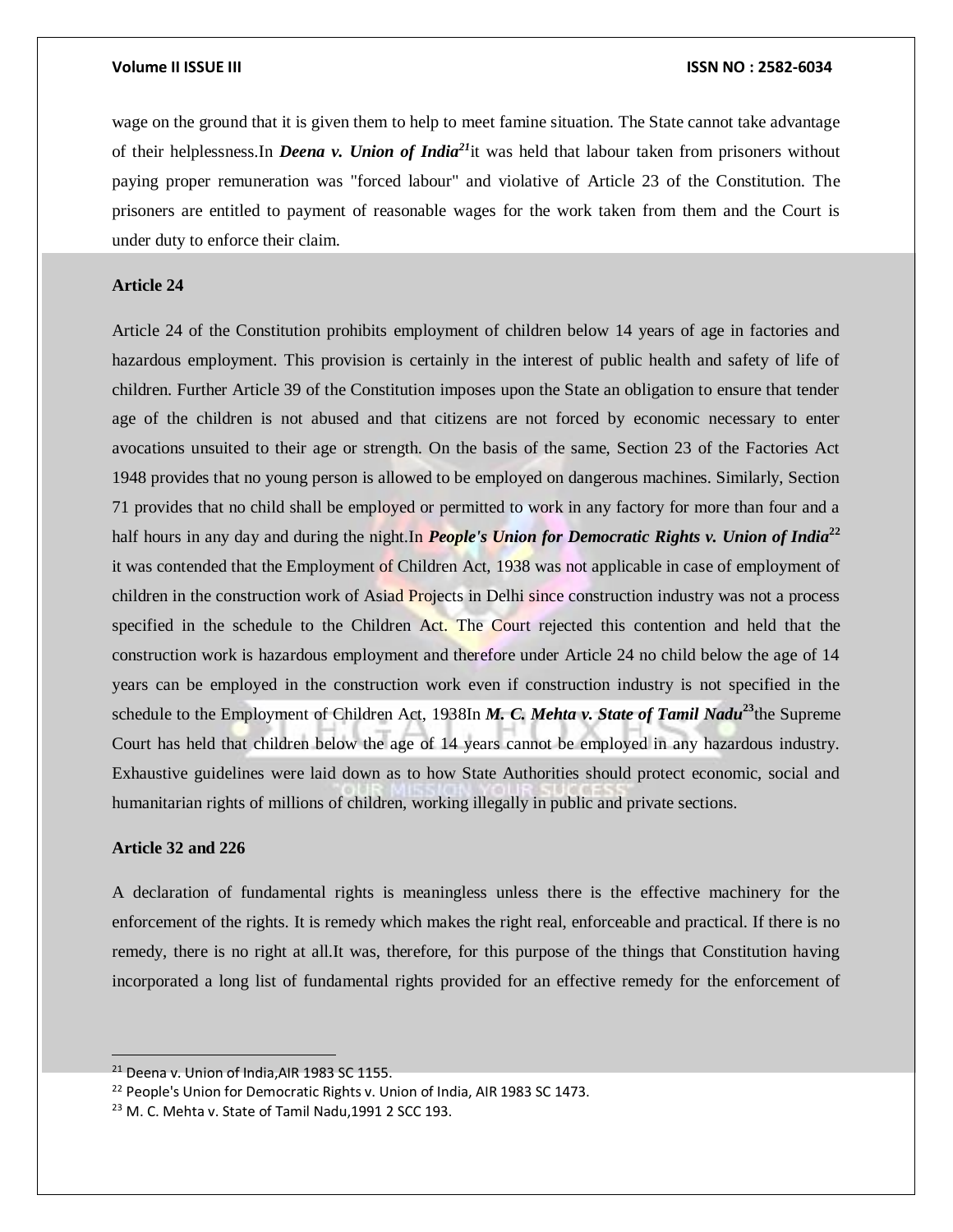these rights under Article 32 of the Constitution as well. Article 32 is itself a fundamental right. Further Article 226 empowers all the High Courts to issue the writs for the enforcement of fundamental rights.

# **Directive Principles of State Policy and Workmen Rights**

In the matters of Directive Principles,Article 37 in Part IV of the Constitution reads that the provisions contained in this part shall not be enforceable by any court, but the principles therein laid down are nevertheless fundamental in the governance of the country and it shall be the duty of the State to apply these principles in making laws. The same highlights the importance of Directive Principles in general, and particularly issues relating to Labour.<sup>24</sup>

# **Article 39**

Article 39 specifically requires the State to direct its policy towards securing the following principles:

(a) Equal right of men and women to adequate means of livelihood.

(b) Distribution of ownership and control of the material resources of the community to the common good,

(c) To ensure that the economic system should not result in concentration of wealth and means of production to the common detriment.

(d) Equal pay for equal work for both men and women.

(e) To protect health and strength of workers and tender age of children and to ensure that they are not forced by economic necessity to enter avocations unsuited to their age or strength.

(f) That children are given opportunities and facilities to develop in a healthy manner and in conditions of freedom and dignity and that childhood and youth are protected against exploitation and against moral and material abandonment.Clause (f) of Article 39 was modified by the Constitution (42nd Amendment) Act, 1976 with a view to emphasize the constructive role of the State with regard to children.In *M. C. Mehta v. State of Tamil Nadu*<sup>25</sup>, it has been held that in view of Art. 39 the employment of children within the match factories directly connected with the manufacturing process of Matchsticks and Fireworks cannot be allowed as it is hazardous. Children can, however, be employed in the process of packing but it should be done in area away from the place of manufacturing to avoid exposure to

<sup>24</sup>Aarsha, *supra* note 3.

l

<sup>25</sup> M. C. Mehta v. State of Tamil Nadu, AIR 1997 SC 699.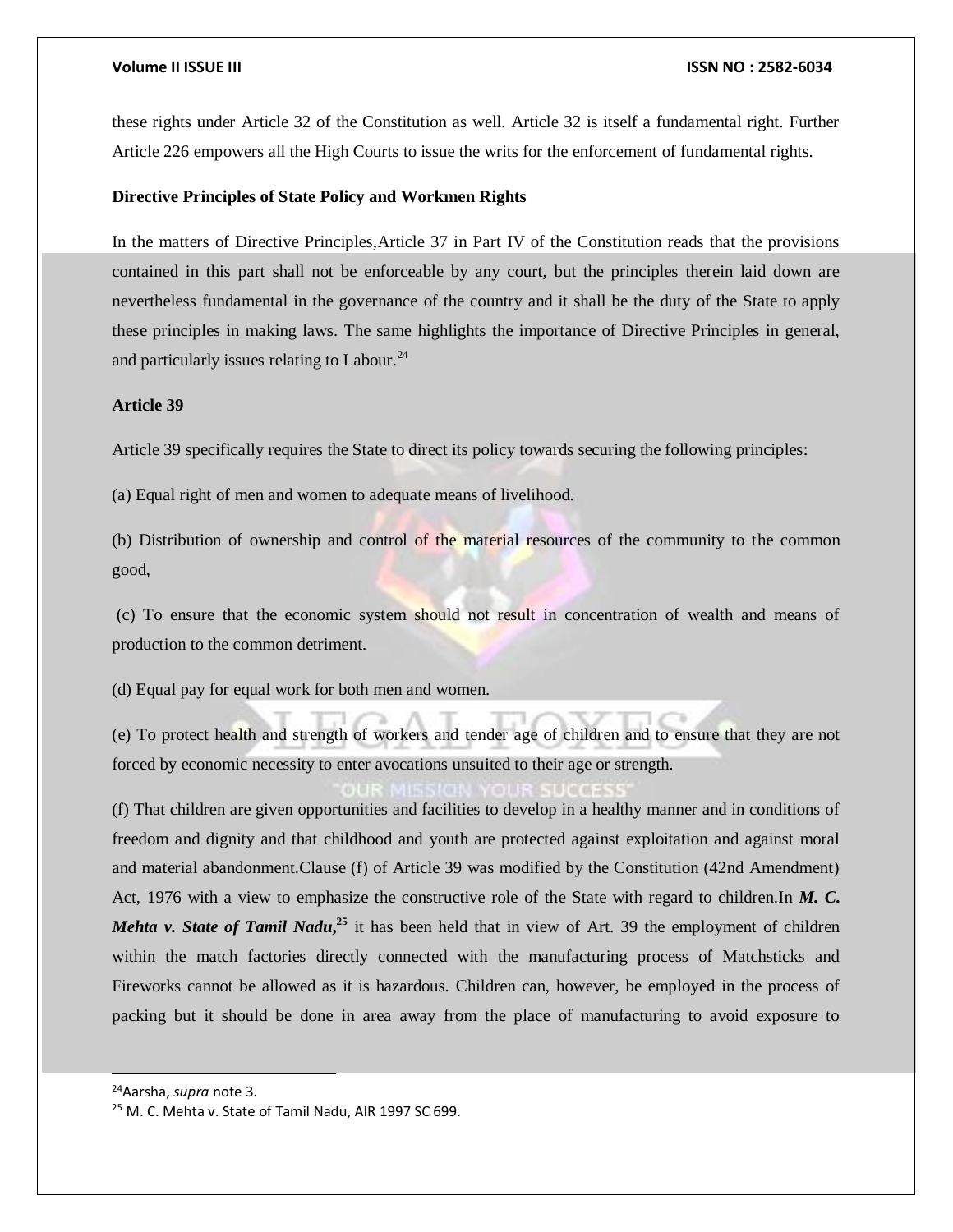accidents. In another landmark judgment in *M. C. Mehta v. State of Tamil Nadu* **<sup>26</sup>**known as (Child Labour Abolition case) a three Judges Bench of the Supreme Court held that children below the age of 14 years cannot be employed in any hazardous industry, or mines or other work. The matter was brought in the notice of the Court through Public Interest Litigation under Art. 32 which highlighted the plight of children engaged in Sivakasi Cracker Factories and violation of the constitutional right provided by Article 24 of these children. Accordingly, the Supreme Court issued directions to the Appropriate Governments to take steps to abolish child labour.

# **Article 41**

The Directive Principles contained in Article 41 provides that the State shall, within the limits of its economic capacity and development, make effective provision for securing the right to work, to education and to public assistance in cases of unemployment, old age, sickness and disablement, and in other cases of undeserved want.Thus there is an obligation upon the State to secure to the citizens an adequate means of livelihood and the right to work.Further Article 41 directs the State to ensure the people within the limit of its economic capacity and development: (a) employment, (b) education, and (c) public assistance in cases of unemployment, old age, sickness and disablement and in other cases of undeserved want. In *Olga Tellis & Ors. v. Bombay Municipal Corporation & Ors.<sup>27</sup>* 'Right to work' was recognised in light of the supplementary and complementary characteristic of the Fundamental rights and DPSP's with respect to each other by the Supreme Court.

## **Article 42**

It is one of the hall marks of the Indian Constitution that it takes into consideration the very specific context of pregnancy related discrimination in the context of employment and therefore directs the State to make provisions for securing not only just and humane conditions of work but also for Maternity Relief. It is in this context that the Government of India went on to enact the Maternity Benefit Act, 1961 which enables women in the labour force who have been employed for 160 days in a year to provide leave with pay and medical benefit. In 2017 Maternity Benefit (Amendment) Act 2017 increased the duration of paid maternity leave available for women employees from the existing 12 weeks to 26 weeks.In *Ram Bahadur Thakur(P) Ltd. v. Chief Inspector of the Plantations<sup>28</sup>a woman worker* employed at the Pambanar Tea Estate and was denied maternity benefit the grounds that she had actually worked only 157 days instead of the required 160 days. The Court, however, interpreted the act to uphold

 $26$  Ibid.

<sup>&</sup>lt;sup>27</sup> Olga Tellis & Ors. v Bombay Municipal Corporation & Ors, AIR 1986 SC 18.

<sup>&</sup>lt;sup>28</sup> Ram Bahadur Thakur(P) Ltd. v. Chief Inspector of the Plantations, 1989 IILLJ 20 Ker.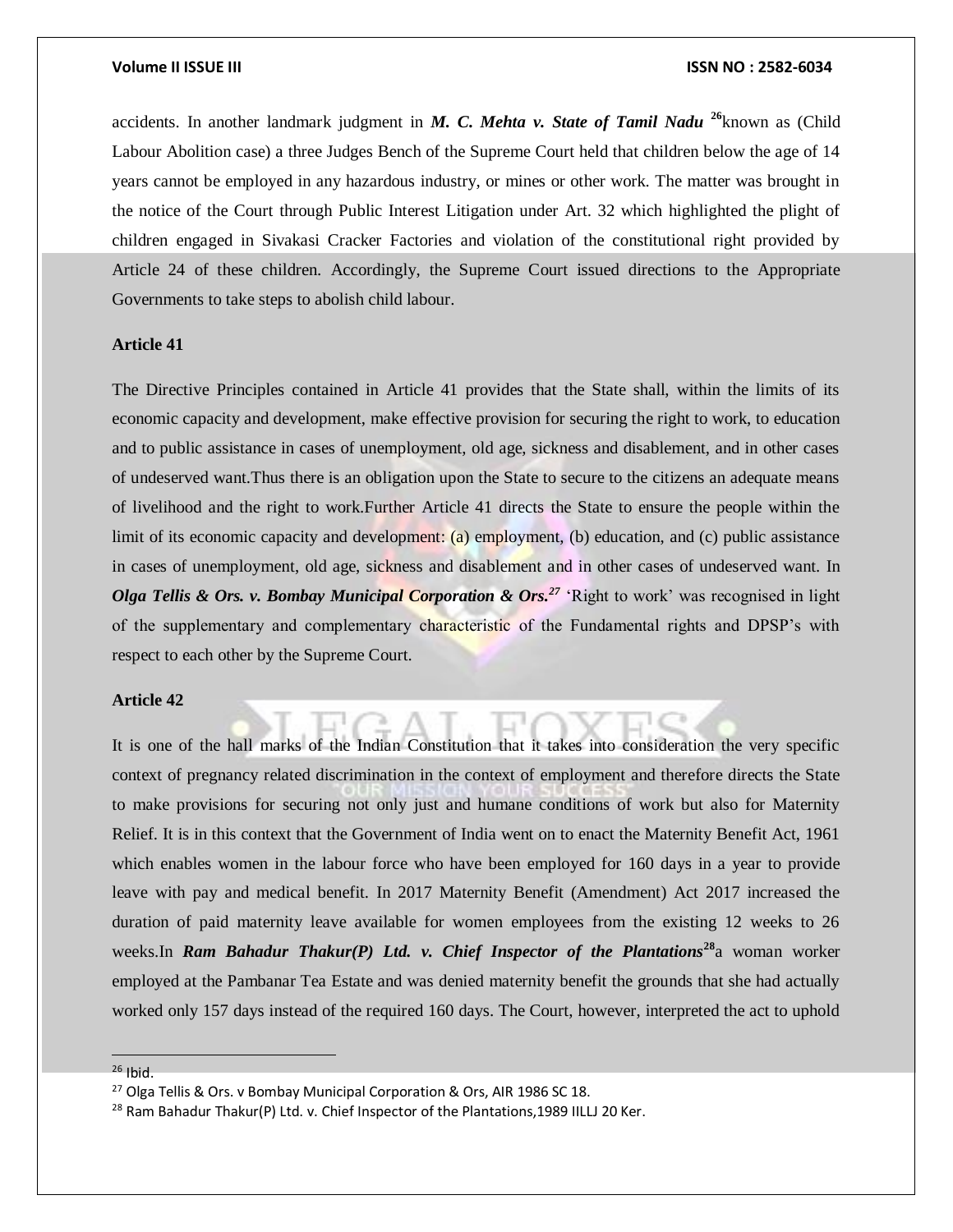the women's claim by computing maternity benefit days including Sundays and rest days which maybe wageless holidays have to be taken.

# **Article 43**

It refers to a "living wage" and not "minimum wage". The concept of living wage includes in addition to the bare necessities of life, such as food, shelter and clothing, provisions for education of children and insurance etc. In *The Workmen of Reptakus Brett Co. v Reptakus Brett Co Ltd<sup>29</sup>*the Supreme Court held that the wage structure can be divided into three categories: the "basic minimum wage" which provides bare subsistence and is at poverty level a little above is the "fair wage" and finally the "living wage", which comes at comfort level.In *Standard Vacuum Refining Co. of India Ltd. v. Its Workman***<sup>30</sup>the** Supreme Court held that though the Financial Position of the Employer and the state of National Economy have their say in the matter of wage fixation, "the requirements of a workman living in a civilized and progressive society also come to be recognised.

# **Article 43A**

It requires the State to take steps, by suitable legislation or in any other way to secure the participation of workers in the management of undertakings, establishments or other organizations engaged in any industry. This article was inserted by the Constitution (Forty-second Amendment) Act, 1976. In *Gujarat KamdarSahakariMandalv. Ramkrishna Mills Ltd.***<sup>31</sup>** it was held that the provisions of Article 43A are intended to herald Industrial Democracy. The Gujarat High Court ruled that the Constitutional mandate is clear that, the management of the enterprises should not be left entirely in the hands of suppliers of capital, but the workers should also be entitled to participate in it because in a socialist pattern of society the enterprise, which is the center of economic area, should be controlled not only by suppliers of capital but also by labour, as they are not a marketable commodity to be purchased by the owners of capital. They are producers of wealth as much as capital. They supply Labour without which the Capital would be impeded and thus they are at the least equal partners with Capital in the Enterprise.

### **Judiciary &Labour**- **Industrial Legislations**

Following the establishment of modern Industrial State in India, during the British Rule in the country a need was felt for Legislative Enactments to deal with various aspects of Labour and Industrial Law. Thus, a number of Legislations such as the Employers and Workmen Disputes Act 1860, Workmen

 $^{29}$  The Workmen of Reptakus Brett Co. Ltd v Reptakus Brett Co Ltd. AIR 1992 SC 504. <sup>30</sup>Standard Vacuum Refining Co. of India Ltd. v. Its Workman, 1961ILJJ S.C232.

<sup>31</sup> Gujarat KamdarSahakariMandal.v. Ramkrishna Mills,1995 2 GLR 1619.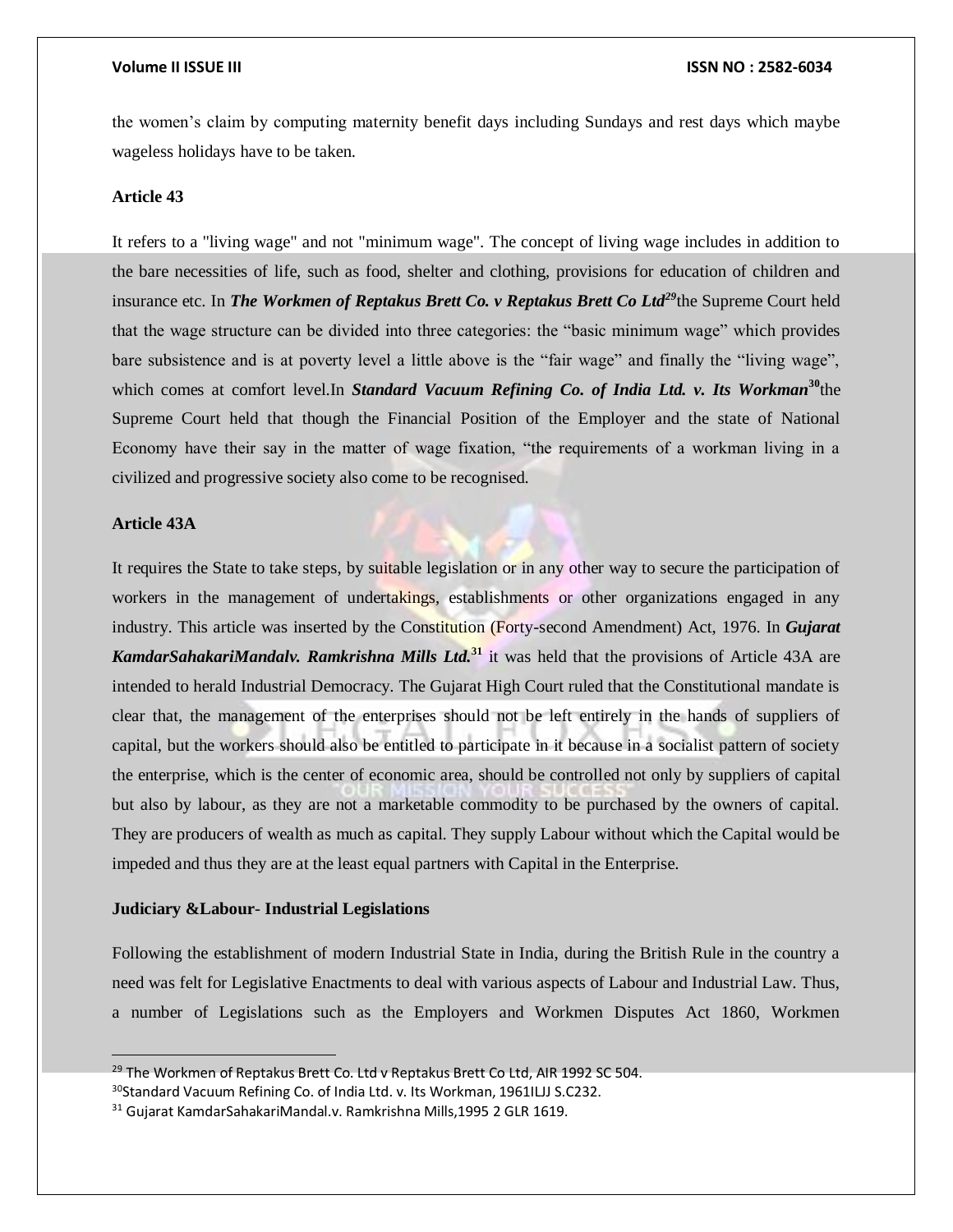Compensation Act 1923, Mines Act 1923, Trade Union Act 1926, Factories Act 1934 and the Payment of Wages Act 1936 etc. were enacted, however Generally the main objective of these Laws was to look after the interests of the Factory Occupiers and Management, and therefore, after the India attained independence in 1947, there was a need to reorient many of these legislations in the mould of aSocial Welfare State as envisaged by the Constitution. Subsequently, a number of new legislations were enacted, which for example included the Industrial Disputes Act 1947, Factories Act 1948, Employees State Insurance Act 1948, Minimum Wages Act 1948 and Maternity Benefit Act 1961 etc. However, some of the Pre-Independence Era legislations, such as the Trade Unions Act 1926 were continued as well. These were subsequently amended. As far as applicability of all these Labour and Industrial Legislations is concerned, the judiciary in catena of cases has played an important role in safeguarding the rights of workmen. The Judiciary has emphasised the fact that these legislations are essentially aimed at Social and Labor Welfare, and they must be interpreted in a manner that would ensure protectionof interests of the labor, while not hampering National Development. In the case of *Works Manager, Central Railway Workshop, Jhansi v. Vishwanath*<sup>32</sup>, the Supreme Court held that Factories Act 1948 is a Social Enactment, the aim of which is to achieve Social Reform and thus it must be construed liberally in order to achieve its legislative purpose without doing violence to language.In *Uttaranchal Forest Development Corporation and Another v. Jabar Singh and Ors<sup>33</sup>*the Supreme Court held that clause (m) of Section 2 of the Factories Act, 1948 is not an exhaustive definition, and hence it is obvious and that `premises' can consist of open area and need not be confined in its meaning to buildings alone. As a result, the scope of Factories Act, 1948 was tremendously expanded.In.*C.P. Sarathy v. State of Madrasand Ors.<sup>34</sup>* the Madras High Court while interpreting the definition of Trade Dispute held that no trade dispute can be said to have arisen unless an opportunity to the other party is given to express any view or indicate any positive or negative relation thereto. In*State of Bombay v. Hospital Mazdoor Sabha<sup>35</sup>* the Supreme Court observed that industrial activity involves the co-operation of the employer and the employees and its object is the satisfaction of material human needs. Thus, by giving the term Industrial Activitya broad interpretation, the Court leaned towards the Rights of Workmen. In *Associated Cement Companies Ltd. v. Their Workmen<sup>36</sup>*the Supreme Court held that one of the principles of Industrial Adjudication is that the Tribunals hearing Industrial Disputes must act in a judicial manner, and should reach their decisions in an objective manner. In*Bangalore Water-Supply and Sewerage Board v. Rajappa and Ors.<sup>37</sup>*the

<sup>&</sup>lt;sup>32</sup> Works Manager, Central Railway Workshop, Jhansi v. Vishwanath, AIR 1970 SC 488.

<sup>33</sup> Uttaranchal Forest Development Corporation and Another v. Jabar Singh and Ors, 2007 II LLJ 95 (SC).

<sup>&</sup>lt;sup>34</sup> C.P. Sarathy v. State of Madras and Ors, AIR 1951 Mad. 191.

<sup>&</sup>lt;sup>35</sup> State of Bombay v. Hospital Mazdoor Sabha, AIR 1960 SC 610.

<sup>&</sup>lt;sup>36</sup> Associated Cement Companies Ltd. v. Their Workmen, AIR 1959 SC 208.

<sup>&</sup>lt;sup>37</sup> Bangalore Water-Supply and SewerageBoard v. Rajappa and Ors, 1978 AIR 548.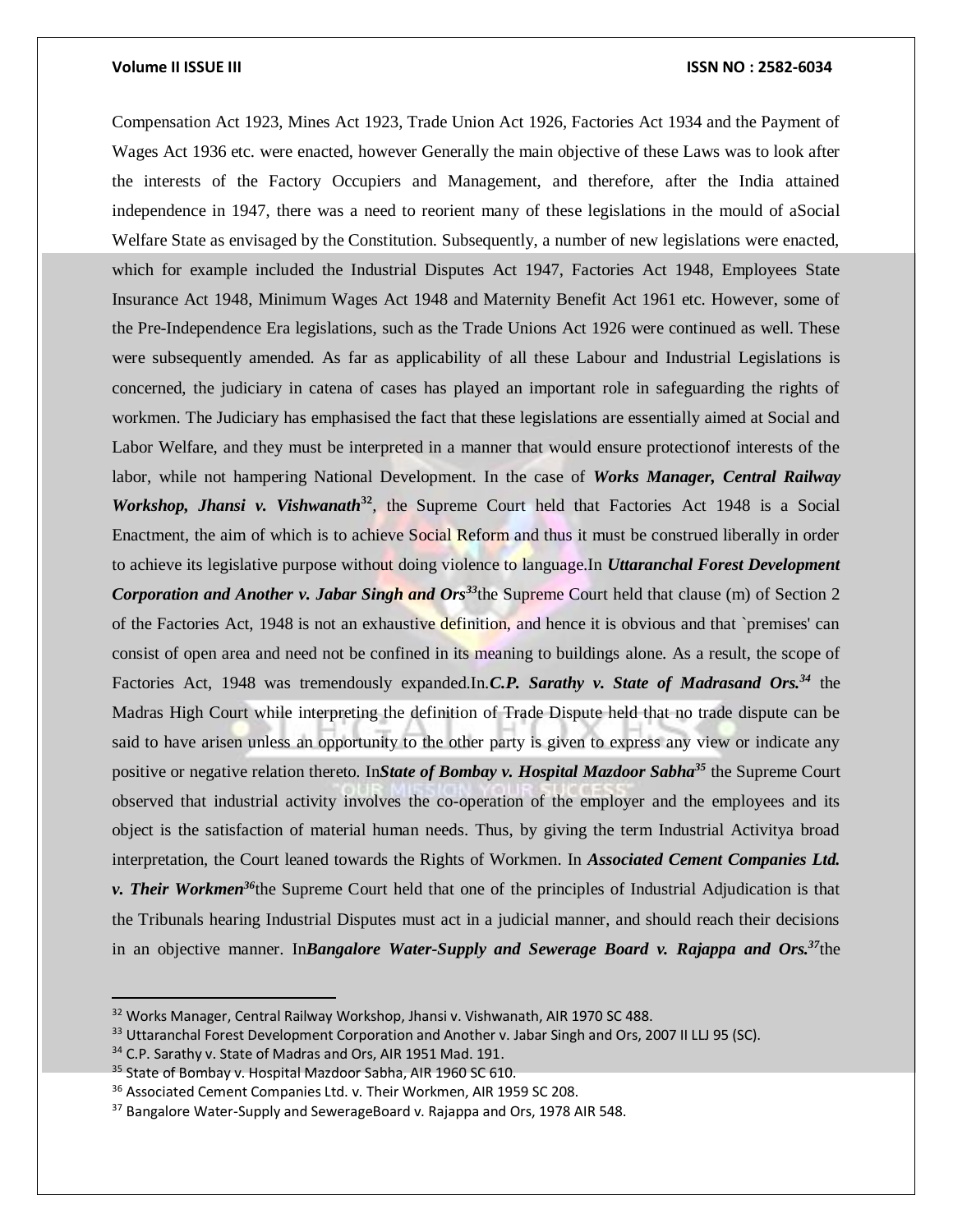Supreme Court laid down the Triple Test in this case. It was stated that an Enterprise is an Industry when, there is a Systematic Activity, organised by Co-Operation between Employer and Workmen, for the Production and/or Distribution of goods and services calculated to satisfy human wants. Thus, the judgment enlarged the definition of Industry under Section 2(j) of the Industrial Disputes Act 1947 for ensuring the Welfare of Workmen.

# **Issues Dealt with by Labour and Industrial Jurisprudence in India**

The Evolution of Labour and Industrial Jurisprudence in India has been a result of several Socio-Economic Changes and Social Welfare Legislations.<sup>38</sup> In such a scenario the Courts in India, have dealt with several issues such as-

# **a. Concept of Decent Work**

l

The word decent means accepted moral standards. The term Decent Work shows an acceptable quality of work. It is a broad concept which related to overall development of the society and workers and is a way of capturing interrelated social and economic goals of development.It shows various types of freedoms and rights for men, women and children in order to maintain dignity of human life in the society, in other words, development of society, workers, as per labour standards. Decent work refers to work wider than job or employment including wage employment, self-employment and home working and is based on the core enabling labour standards viz, freedom ofassociation, collective bargaining, freedom from discrimination and child labour. Development involves the removal of restrictions such as poverty, lack of access to public infrastructures or the denial of civil rights. Decent work brings together different types of freedoms Such as labour rights, social security, employment opportunities etc.

### "OUR MISSION YOUR SUCCESS" **b. Right to strike**

Right to Strike is a powerful right which is available to the Workmen. But the right must be used only as a weapon of last resort because if the right is misused, it will create problems in the production and financial profit of the industry. Thiswould ultimately affect the economic growth of the country. In present day, most of the countries, especially India, are dependent upon foreign investment and under the circumstances it is necessary that countries which seek foreign investment must provide for some safeguards in their industrial laws. In India, the Right to Strike is not a Fundamental Right but a legal right, with which a statutory restriction is attached under the Industrial Disputes Act 1947. Unlike the United States, in India the Right to strike is not expressly recognised by the law. The Trade Unions Act

<sup>&</sup>lt;sup>38</sup>MintuKant, Social Justice and Labour Jurisprudence, Encyclopedia of World, (Aug. 9, 2020, 7:21 PM), https://encyclopediaofworld.wordpress.com/tag/labour-jurisprudence-in-india.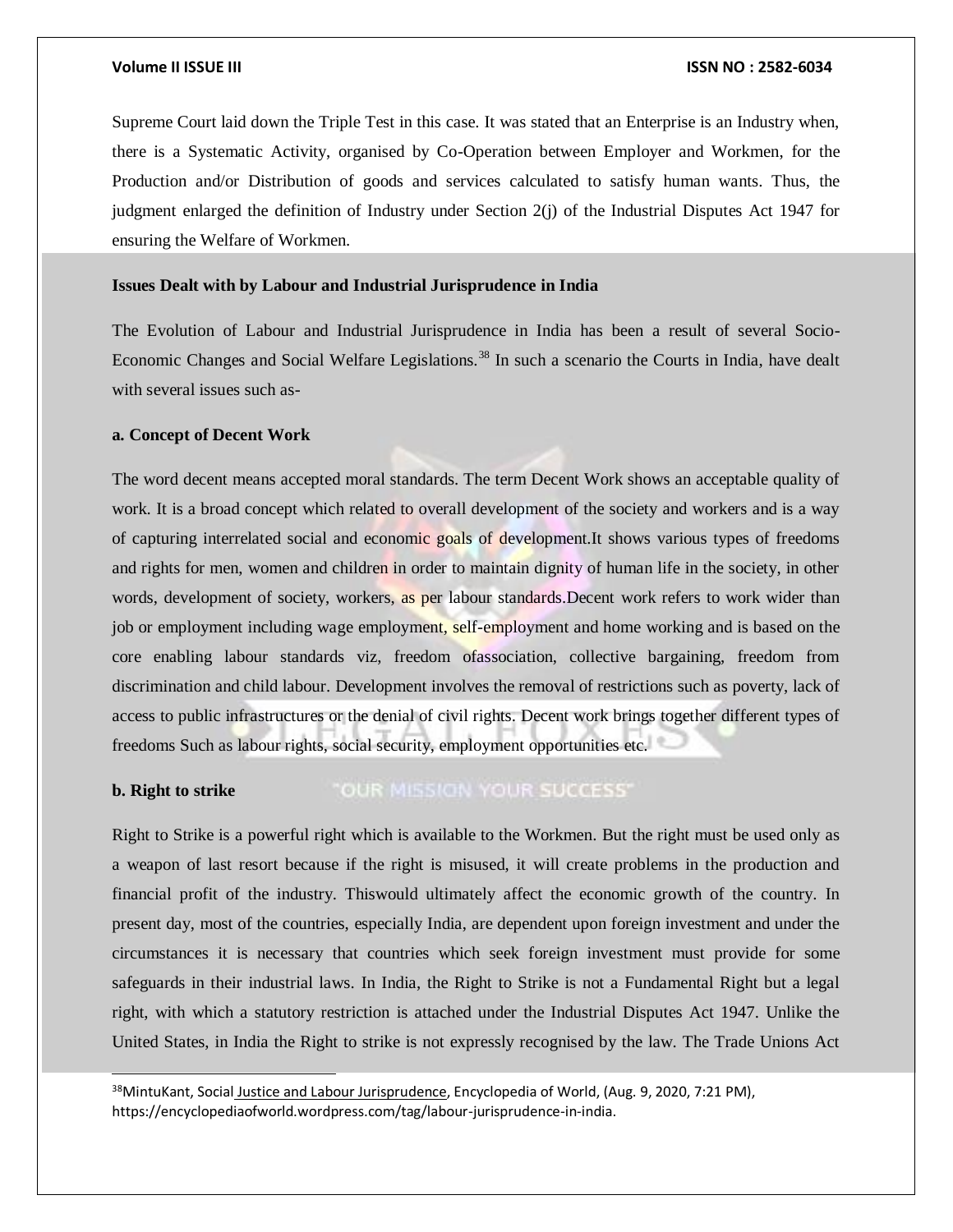1926, for the first time provided a limited right to strike by legalizing certain activities of Registered Trade Union in furtherance of a trade dispute which would otherwise breachCommon Economic Law. Today, the Right to strike is recoginised only to a limited extent permissible under the limits laid down by the law itself, as a legitimate weapon of Trade Unions. The right to strike in the Indian constitution set up is not an absolute right but it flows from the fundamental right to form unions. As every other fundamental right is subject to reasonable restrictions, the same is the case to form trade unionsand to give a call to the workers to go on strike and thus the State can impose reasonable restrictions.In *All India Bank Employees Association v. National Industrial Tribunal*<sup>39</sup>the Supreme Court has held the, "right to strike or right to declare lock out may be controlled or restricted by appropriate industrial legislation and the validity of such legislation would have to be tested not with reference to the criteria laid down in clause 4 of article 19 but by totally different considerations."Thus, while there is a guaranteed fundamental right to form associations and labour unions, there is no fundamental right to go on strike. Under the Industrial Disputes Act, 1947 the grounds and conditions for a legal strike have been laid down and if those provisions and conditions are not fulfilled then the strike will be illegal.In *Mineral Miner Union v.Kudremukh Iron Ore Co. Ltd*<sup>40</sup>it was held that the provisions of Section 22 of Industrial Dispute Act, 1947 are mandatory and the date on which the workmen proposed to go on strike should be specified in the notice. If meanwhile the date of strike specified in the notice of strike expires, workmen have to give fresh notice. It may be noted that if a lock out is already in existence and employees want to resort to strike, it is not necessary to give notice as is otherwise required. In *Bank of India v. T.S.Kelawala<sup>41</sup>*it was held thatthe right to strike is organically linked with the right to collective bargaining and will continue to remain an inalienable part of various modes of response/expression by the working people, wherever the employer-employee relationship exists. In *Gujarat Steel Tubes v. Its Mazdoor Sabha<sup>42</sup>*Justice Bhagwati opined that right to strike is integral part of collective bargaining. He further stated that this right is a process recognized by industrial Jurisprudence and is supported by social Justice. Thus, while it is true that on one hand a strike is a legitimate and sometimes an unavoidable weapon in the hands of labour, it is equally important to emphasise that indiscriminate and hasty use of this weapon should not be encouraged. In this way, the Judiciary has played an importantrole in ensuring Justice to the Workmen in matters of Strikes, Lockouts, Lay-Offs, Entrenchments and Closures.

# **c. Rights of women employees**

<sup>41</sup>Bank of India v. T.S.Kelawala,1990 4 SCC 744.

<sup>&</sup>lt;sup>39</sup>All India Bank Employees Association v. National Industrial Tribunal, 1962 AIR 171.

<sup>40</sup> Mineral Miner Union v. Kudremukh Iron Ore Co. Ltd, ILR 1988 KAR 2878.

<sup>&</sup>lt;sup>42</sup>Gujarat Steel Tubes v. Its Mazdoor Sabha, AIR 1980 SC 1896.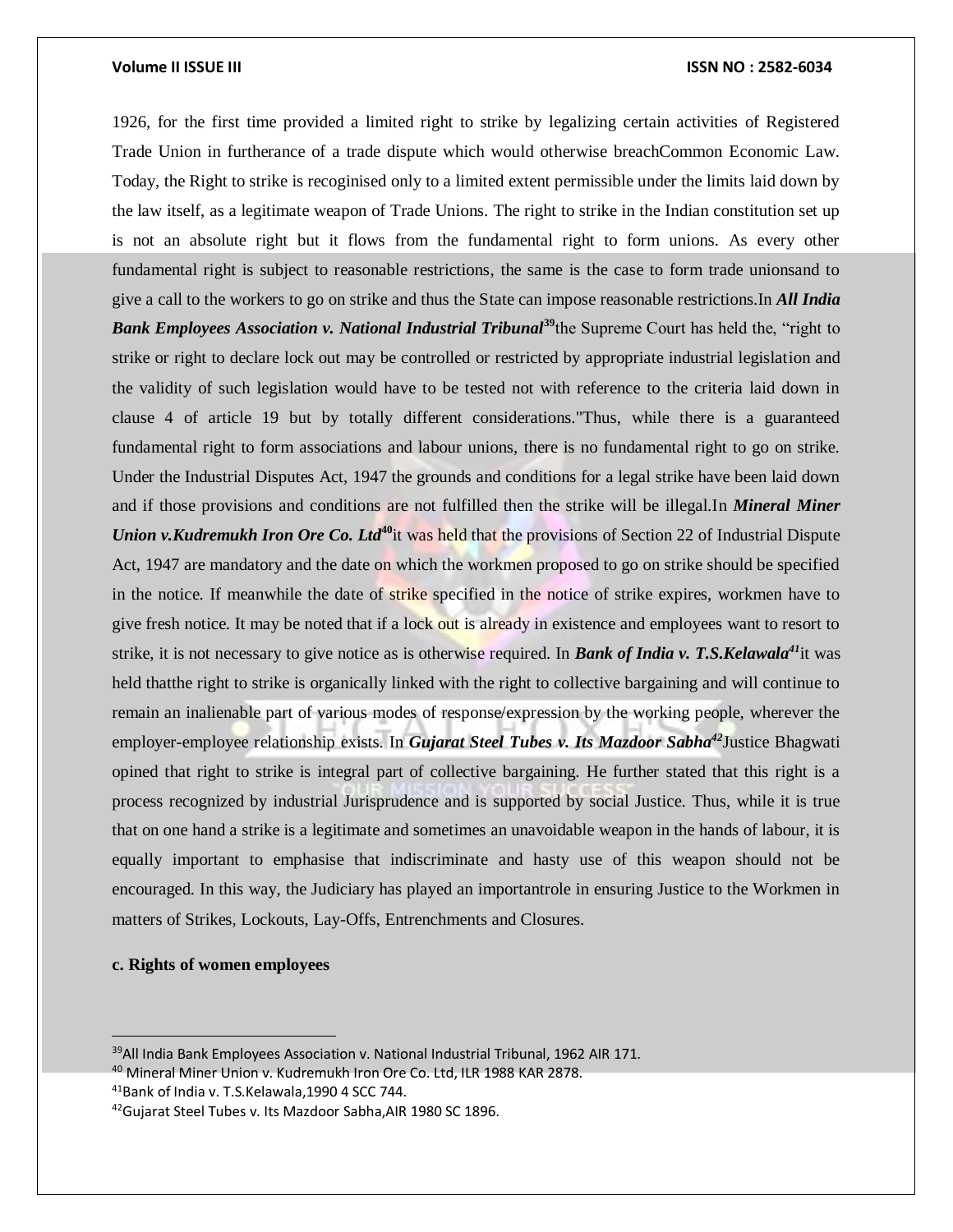There are a number of cases in which the Supreme Court and the Judiciary helped to advance the rights of women by striking down discriminatory laws or practices. In *C. B. Muthamma v. Union of India & Ors*  <sup>43</sup>the Indian Foreign Service (Recruitment, Cadre, Seniority and Promotion) Rules, 1961 were challenged on the ground of gender discrimination. The rules provided that no married woman would be entitled to be appointed to the service. In fact, a woman member was required to obtain permission of the government in writing before her marriage was solemnized and that she could be required to resign if the government was satisfied that due to her family and domestic commitments she was unable to discharge her duties efficiently. The Supreme Court struck down these rules on the ground that they violated the fundamental right of women employees to equal treatment in matters of public employment under Article 16 of the Constitution.Similarly, in *Air India Statutory Corporation v. Nargesh Mirza***<sup>44</sup>** the discriminatory regulations in Air India challenged. The regulations did not allow the Air Hostesses to marry before completing years four years in service. If anyone of them married within that period then she had to resign and if she married after four years, but became pregnant she could only continue in service till she attained age of 35. These provisions were challenged in this case, and while the Supreme Court did not accept all the contentions, nonetheless the provision relating to pregnancy was held as being manifestly unreasonable, arbitrary and therefore violative of Article 14 by the Court.In *Neera Mathur v. Life Insurance Corporation of India***<sup>45</sup>** the Supreme Court recognized the right privacy of female employee. In the present case the Petitioner had been appointed by the LIC without her declaration of her pregnancy. Subsequently the Petitioner's services were terminated during her maternity leave on the ground of withholding information regarding her pregnancy during the recruitment questionnaire. The Supreme Court on perusing the questionnaire considered the questionnaire to be an invasion of privacy of person and violative of Article 21 which guarantees right life and therefore, directed the LIC reinstate the petitioner and delete the aforementioned columns from its future questionnaires. In the Landmark decision of *Vishaka and Ors v. State of Rajasthan***<sup>46</sup>**a writ petition was filed by several non-governmental organizations and social activists seeking judicial intervention in the absence of any law to protect women from sexual harassment in the workplace. The Supreme Court observed that every incident of sexual harassment is a violation of the Right to equality and hence to the Right to life and liberty under the Constitution and that the logical consequence of sexual harassment further violated a woman's right to freedom to choose whatever business, occupation and trade she wanted under Article 19(1) (g). The Court further held that gender equality included protection from sexual harassment and right to work with dignity which is a basic human right. Therefore, in the absence of a domestic law on the subject, reference

<sup>44</sup> Air India v. Nargesh Mirza, 1981 AIR 1829.

<sup>43</sup> C. B. Muthamma v. Union of India & Ors., 1979 AIR 1868.

<sup>45</sup>Neera Mathur v. Life Insurance Corporation of India, 1992 AIR 392.

<sup>46</sup>Vishaka and Ors v. State of Rajasthan, 1997 6 SCC 241.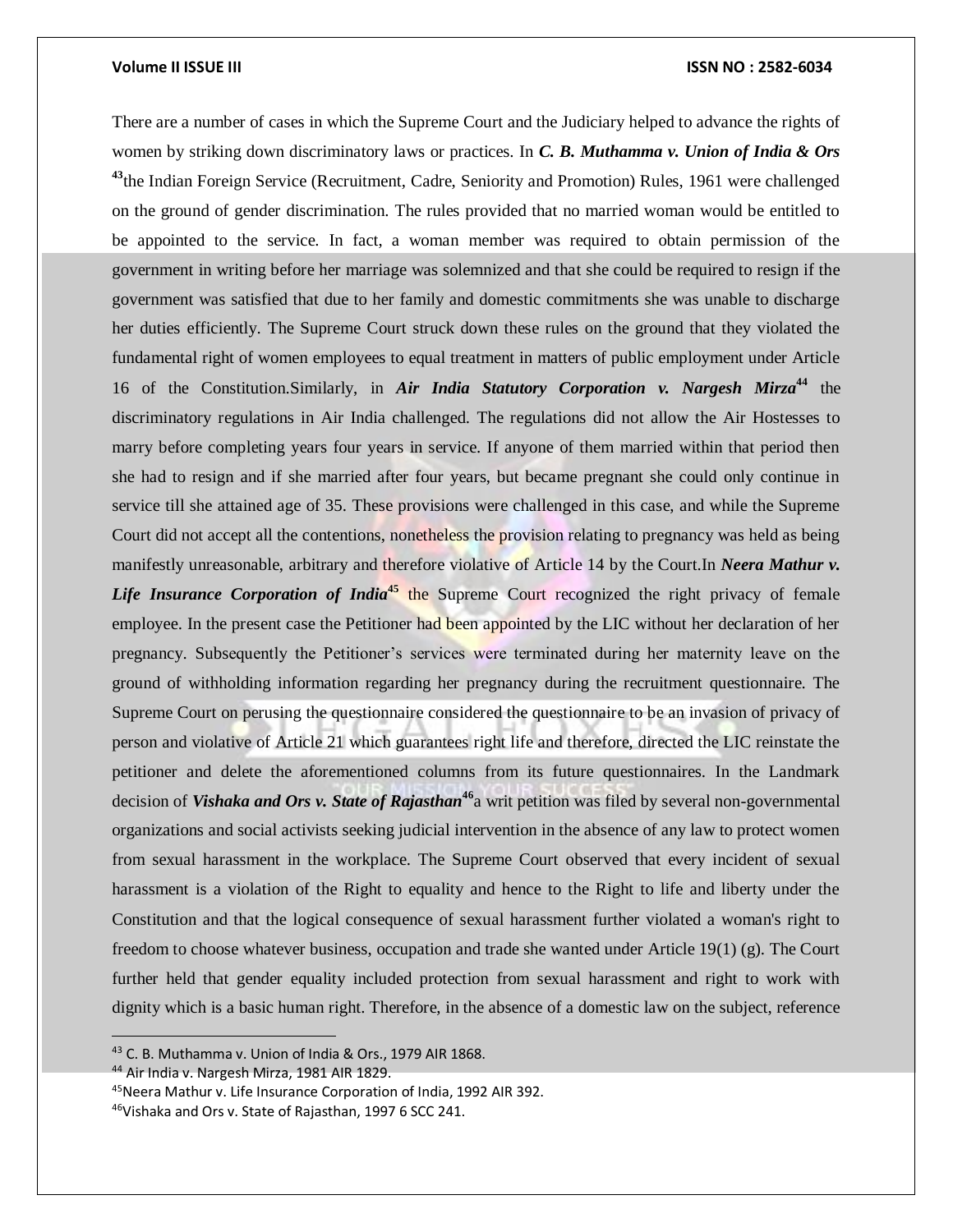was made to the Convention on the Elimination of All Forms of Discrimination Against Women (CEDAW)and its provisions which were consistent with the provisions of the Indian Constitution and therefore read those provisions into the Fundamental Rights interpreting them in the broader context of the adjective contained in the Preamble. While these cases demonstrate the instances in which the Judiciary stepped in to safeguard the fundamental human rights of women, there are several instances where such rights have been brazenly violated. The women workers are most vulnerable to discrimination when they are in the unorganized sector of the economy like agriculture, forestry, livestock, textile products, construction etc. In these sectors women, generally, tend to be employed in the lowest paid and highly labour intensive sectors. Similarly,while Section 48 of the Factories Act of 1948 does provide for crèches in factories where more than 25 women are employed, it does not extend to the unorganized sector. Considering that majority of the women workers are in the unorganised sector there is urgent need to ensure that the discrimination against women is ended and that the State takes immediate steps to ensure the implementation of many of its progressive welfare legislations for all the workers and especially women workers in the unorganised sector. Although some gains have been made but there is still a long way to go. The most important task is to ensure the implementation and enforcement of existing laws and enacting new legislations to ensure that women are not dissuaded from joining the labour force by being forced to endure various indignities.

# **Principles of Industrial Adjudication**

Industrial Adjudication means a mandatory settlement of an industrial dispute by a labour court or a tribunal. The following are some of the Guiding Principles of Industrial Adjudication-<sup>47</sup>

- Promotion of Public Interest
- Maintenance of Industrial Harmony and Goodwill
- Development of Industrial Justice
- Expert Assistance in Technical Matters
- Consideration of Socio-Economic Effects
- Reference to facts and Circumstances of each case
- Tribunals to act in a judicial manner
- Expediency is no consideration

- Acceptability of Decision to all the parties
- Upholding the Priniciples of Natural Justice

<sup>&</sup>lt;sup>47</sup> SN Misra, Labour and Industrial Laws, Pg. 15, (28th Edition).